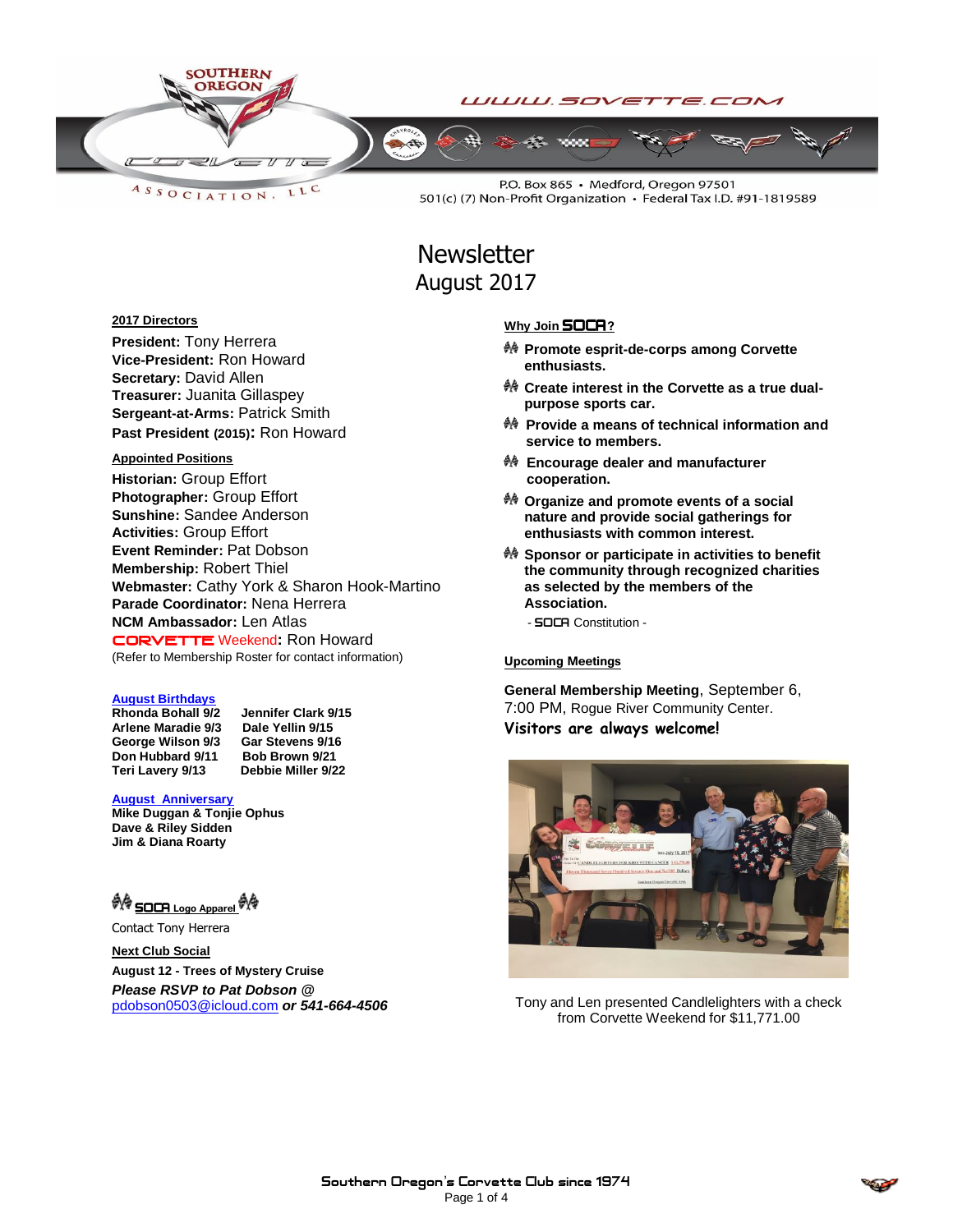# Events & Activities

August 19 – SOCA Cruise & Social. Trees of Mystery Cruise. Details TBA

August 20 – 39<sup>th</sup> Annual Lost Creek "Friendship Meet". Details TBA (not a SOCA event)

August 25 – 26, "Corvettes by the Bay", in Coos Bay. For additional information go to the Pacific Coast Corvette Club website. [www.pacificcoastcorvetteclub.org](http://www.pacificcoastcorvetteclub.org/) (not a SOCA event)

September 4 – Labor Day Parade in Cave Junction. Details TBA

September 6 - SOCA General Membership Meeting, 7:00 P.M., Rogue River Community Center, Rogue River

September 9 – Jim Sigel Show & Shine. Details TBA. This is a SOCA event.

September 16 – Lake of the Woods Car Show. Details TBA

October 4 – SOCA General Membership Meeting, 7:00 P.M., Rogue River Community Center, Rogue River

OTHER EVENTS: December – Grants Pass Christmas Parade. Details TBA

For additional events, information and links, go to the S.O.C.A. website Events Page <http://www.sovette.com/default.asp?pg=activities>

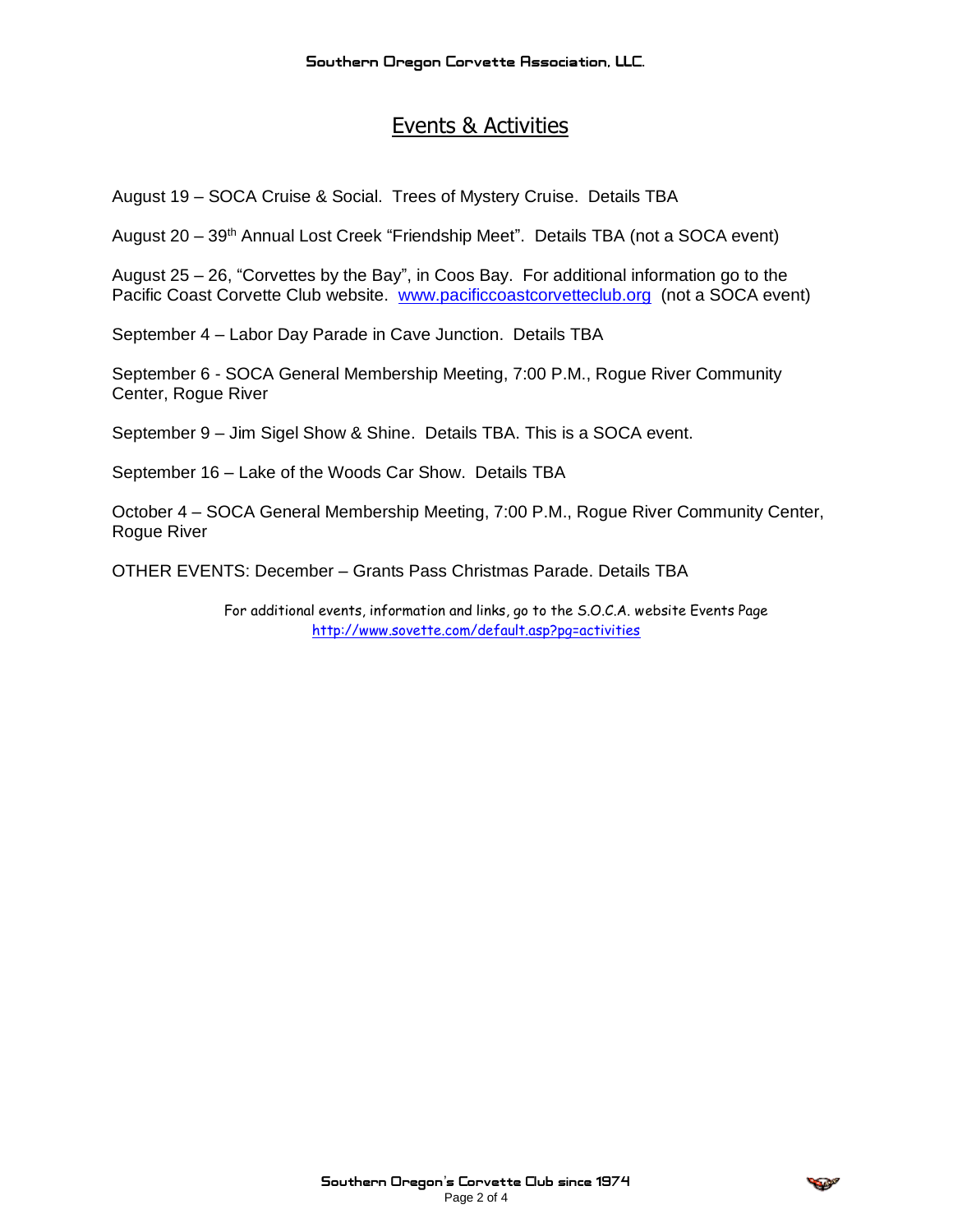

**C4 Corvette ZR-1-** By**Bradley Iger** - Oct 14, <sup>2016</sup>

In terms of factory production cars, the 1980s was a fairly abysmal era for high performance. Still reeling from the emissions regulations and fuel economy standards that began in the early 1970s, the industry had pivoted to fuel sipping economy cars and pared down personal luxury coupes. For high performance models like the Corvette it was a particularly harrowing time, and high output



motors like the 435 horsepower, 427 cubic inch L71 V8 were relics of the past.

But things began to look up with the introduction of the all-new fourth generation Corvette in 1984. Although its 350ci L83 still only made 200 horsepower, the C4 Corvette was a technological powerhouse in its day, boasting new bodywork made from lightweight molded polymers, a brand new modern chassis with a light weight and fully independent suspension system, an eye-catching LCD instrument panel display, and various other improvements throughout.





With engineers still struggling to solve the power output issue, the new focus for the Corvette had become handling and design, resulting in a thoroughly capable platform that was ripe for additional grunt down the line.

A few years after the introduction of the C4 Corvette, General Motors acquired Lotus, a relatively small English high performance firm known for their long history in motorsport and limited-production, road going sports cars. In 1986, the brass from Chevrolet's Corvette division came to Lotus engineers with an ambitious proposal, asking them to help the Chevy engineers design and build the world's fastest production car using the C4 Corvette as the platform.

The result was the "King of the Hill" C4 Corvette ZR-1, a model which differed little from the standard Corvette aesthetically, but underneath the bodywork was an absolutely world-class sports car that put the world's most exotic hardware on notice.

Doing the ZR-1 Badge Justice - The ZR-1 moniker had first become part of Corvette nomenclature in 1971. Chevrolet had taken the all-new LT-1 small block V8 screamer and dropped it into a very limited production C3 Corvette that was essentially a road racer with a license plate.

Outfitted with a close-ratio four speed manual gearbox, heavy duty suspension and brakes, upgraded cooling systems, and devoid of extraneous content, although the ZR-1 looked very much like a gardenvariety small block Corvette, its formidable capability on-track proved otherwise. Chevrolet produced a grand total of 53 C3 Corvette ZR-1s and created a sought-after legend in the process.